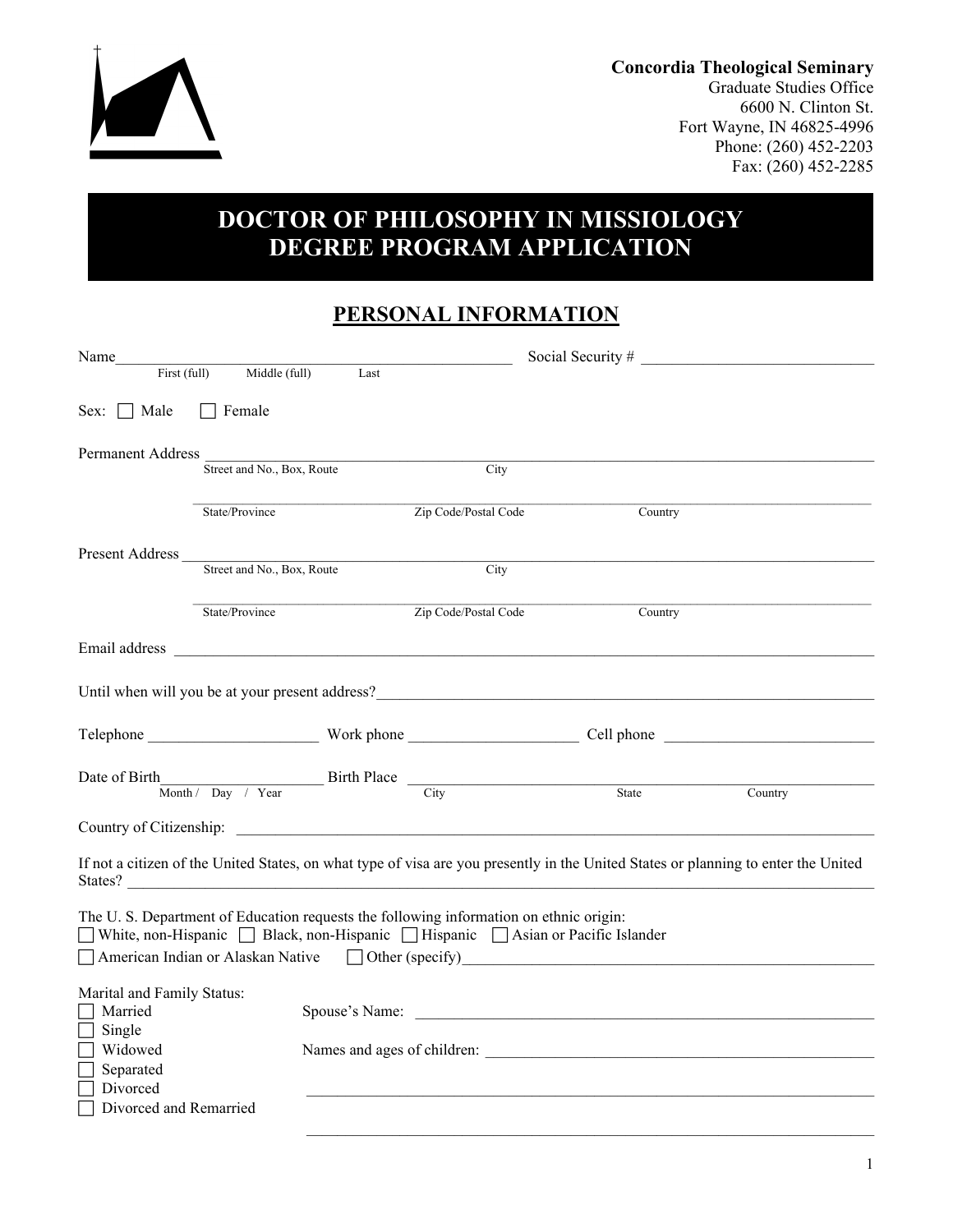## **ACADEMIC INFORMATION**

| Institution                                                                                                                                                                               | Location                                                                                                               | <b>Graduation Date</b> | Degree |
|-------------------------------------------------------------------------------------------------------------------------------------------------------------------------------------------|------------------------------------------------------------------------------------------------------------------------|------------------------|--------|
|                                                                                                                                                                                           | <u> 1999 - Johann John Stone, Amerikaansk politiker (d. 1999)</u>                                                      |                        |        |
|                                                                                                                                                                                           |                                                                                                                        |                        |        |
|                                                                                                                                                                                           |                                                                                                                        |                        |        |
|                                                                                                                                                                                           |                                                                                                                        |                        |        |
|                                                                                                                                                                                           |                                                                                                                        |                        |        |
|                                                                                                                                                                                           |                                                                                                                        |                        |        |
|                                                                                                                                                                                           | ,我们也不能在这里的人,我们也不能在这里的人,我们也不能在这里的人,我们也不能在这里的人,我们也不能在这里的人,我们也不能在这里的人,我们也不能在这里的人,我们也                                      |                        |        |
|                                                                                                                                                                                           |                                                                                                                        |                        |        |
|                                                                                                                                                                                           |                                                                                                                        |                        |        |
|                                                                                                                                                                                           |                                                                                                                        | Read Fluent<br>Speak   |        |
| Acquired Language (s):                                                                                                                                                                    | <u> 1989 - Johann Barn, mars ar breithinn ar breithinn ar breithinn ar breithinn ar breithinn ar breithinn ar br</u>   |                        |        |
|                                                                                                                                                                                           |                                                                                                                        |                        |        |
|                                                                                                                                                                                           | <u> 1989 - Johann Stoff, deutscher Stoffen und der Stoffen und der Stoffen und der Stoffen und der Stoffen und der</u> |                        |        |
|                                                                                                                                                                                           | the control of the control of the control of the control of the control of                                             |                        |        |
|                                                                                                                                                                                           |                                                                                                                        |                        |        |
|                                                                                                                                                                                           |                                                                                                                        |                        |        |
| Do you consider your scholastic record an adequate index of your academic ability?                                                                                                        |                                                                                                                        |                        |        |
|                                                                                                                                                                                           |                                                                                                                        |                        |        |
|                                                                                                                                                                                           | ,我们也不能在这里的人,我们也不能在这里的人,我们也不能在这里的人,我们也不能在这里的人,我们也不能在这里的人,我们也不能在这里的人,我们也不能在这里的人,我们也                                      |                        |        |
| ,我们也不能在这里的人,我们也不能在这里的人,我们也不能在这里的人,我们也不能在这里的人,我们也不能在这里的人,我们也不能在这里的人,我们也不能在这里的人,我们也<br>Have you ever been refused admission to, suspended by or been dismissed from any school or seminary? |                                                                                                                        |                        |        |
|                                                                                                                                                                                           |                                                                                                                        |                        |        |
|                                                                                                                                                                                           |                                                                                                                        |                        |        |
|                                                                                                                                                                                           |                                                                                                                        |                        |        |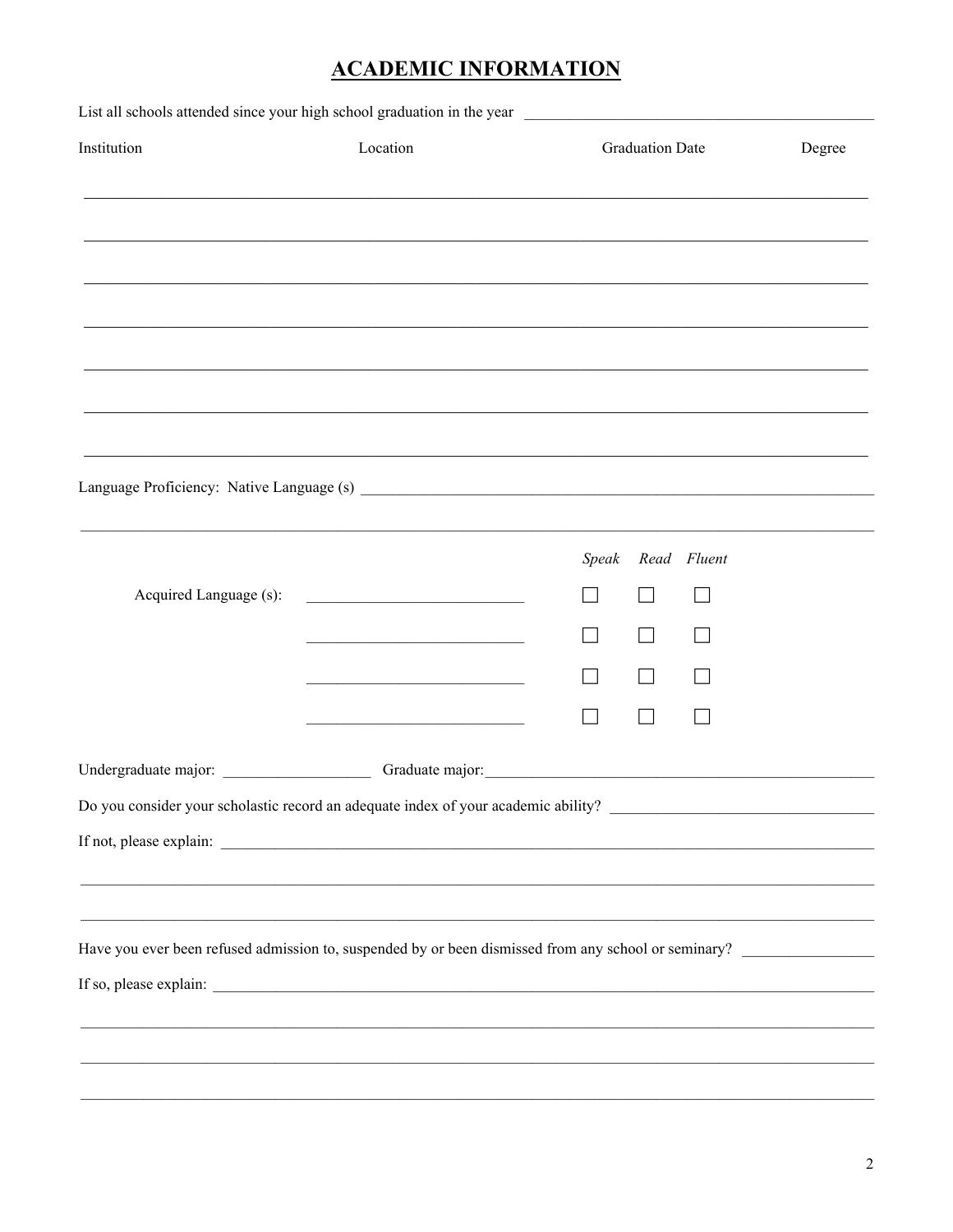## PROFESSIONAL INFORMATION

Please indicate all significant employment and/or professional ministry experiences you have had starting from your current situation and working backward:

| Title or Nature of Work/Ministry                                                                                                                                                                                                       | Employer                  | Dates |
|----------------------------------------------------------------------------------------------------------------------------------------------------------------------------------------------------------------------------------------|---------------------------|-------|
|                                                                                                                                                                                                                                        |                           |       |
|                                                                                                                                                                                                                                        |                           |       |
|                                                                                                                                                                                                                                        |                           |       |
|                                                                                                                                                                                                                                        |                           |       |
|                                                                                                                                                                                                                                        |                           |       |
|                                                                                                                                                                                                                                        |                           |       |
|                                                                                                                                                                                                                                        |                           |       |
|                                                                                                                                                                                                                                        |                           |       |
|                                                                                                                                                                                                                                        |                           |       |
|                                                                                                                                                                                                                                        | <b>CHURCH &amp; FAITH</b> |       |
|                                                                                                                                                                                                                                        |                           |       |
| (Select one) In regard to your current local church, are you a: $\Box$ staff member; $\Box$ member; $\Box$ regular attendee; $\Box$<br>occasional attendee?                                                                            |                           |       |
|                                                                                                                                                                                                                                        |                           |       |
|                                                                                                                                                                                                                                        |                           |       |
|                                                                                                                                                                                                                                        |                           |       |
|                                                                                                                                                                                                                                        |                           |       |
| By what church or denomination?<br><u>Letter and the contract of the contract of the contract of the contract of the contract of the contract of the contract of the contract of the contract of the contract of the contract of t</u> |                           |       |
|                                                                                                                                                                                                                                        |                           |       |
|                                                                                                                                                                                                                                        |                           |       |
|                                                                                                                                                                                                                                        |                           |       |
|                                                                                                                                                                                                                                        |                           |       |
|                                                                                                                                                                                                                                        |                           |       |
|                                                                                                                                                                                                                                        |                           |       |
| Who or what influenced your choice toward the Doctor of Philosophy in Missiology Program at Concordia Theological                                                                                                                      |                           |       |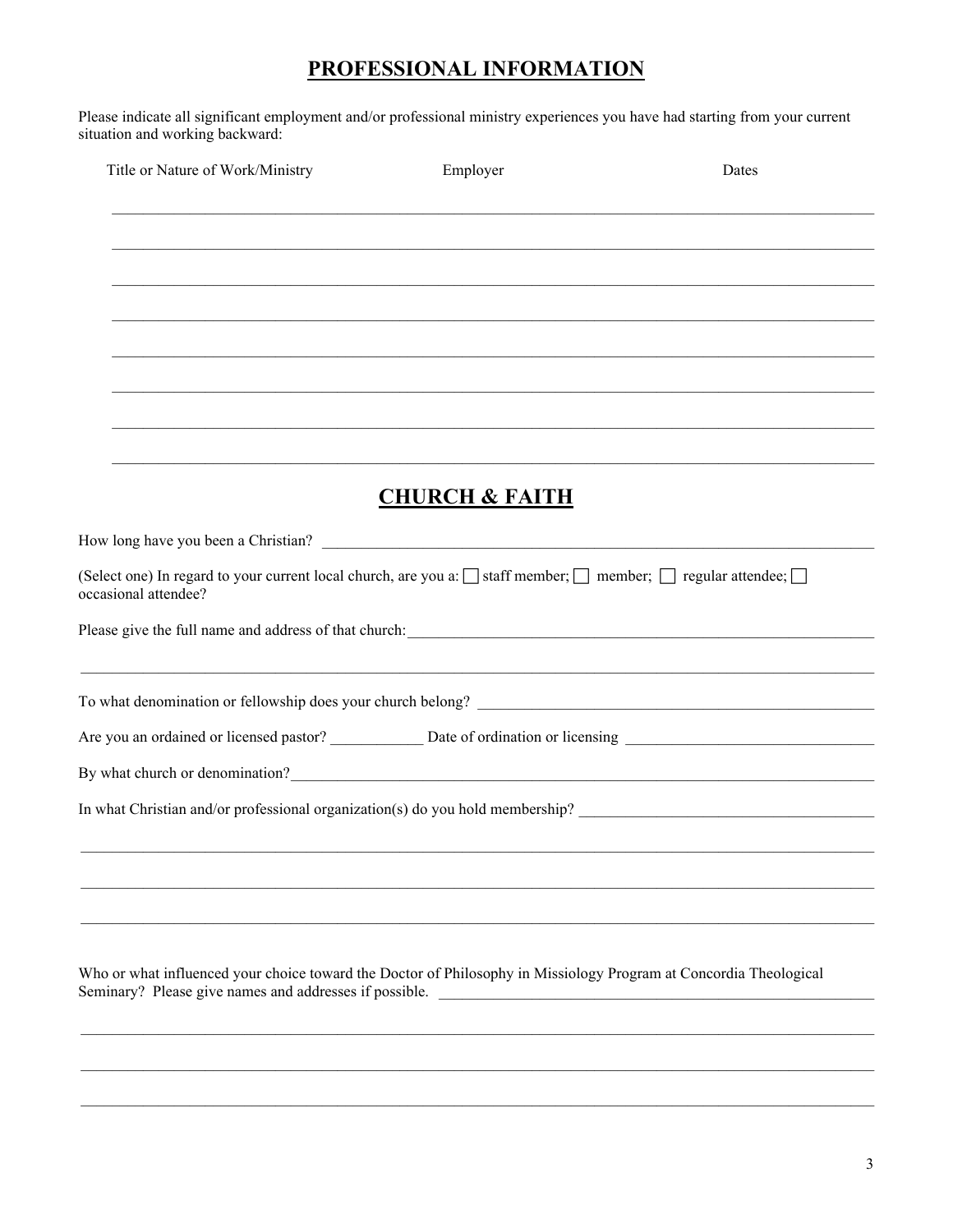#### **RECOMMENDATIONS**

Please have recommendation forms submitted by five people in the following categories. List the names of those from whom you are requesting recommendations:

A. A Ministry Supervisor (senior pastor, field supervisor, mission executive, etc.):

| <b>B.</b> | A Professor from your most recent graduate studies: |  |  |  |
|-----------|-----------------------------------------------------|--|--|--|
|           | Name and Address                                    |  |  |  |
|           | C. A Ministry/Professional Colleague:               |  |  |  |
|           | Name and Address                                    |  |  |  |
|           | D. A Lay Leader from your church or organization:   |  |  |  |
|           | Name and Address                                    |  |  |  |
| Ε.        | An additional person of your choice:                |  |  |  |
|           | Name and Address                                    |  |  |  |

#### **APPLICATION CHECKLIST**

 Request official transcripts of all post-high school academic work to be sent by the school directly to the Office of Graduate Studies.

The following are enclosed:

**S35.00** application fee (Enclose a check for \$35.00 made out to "Concordia Theological Seminary.")

A recent photo of yourself.